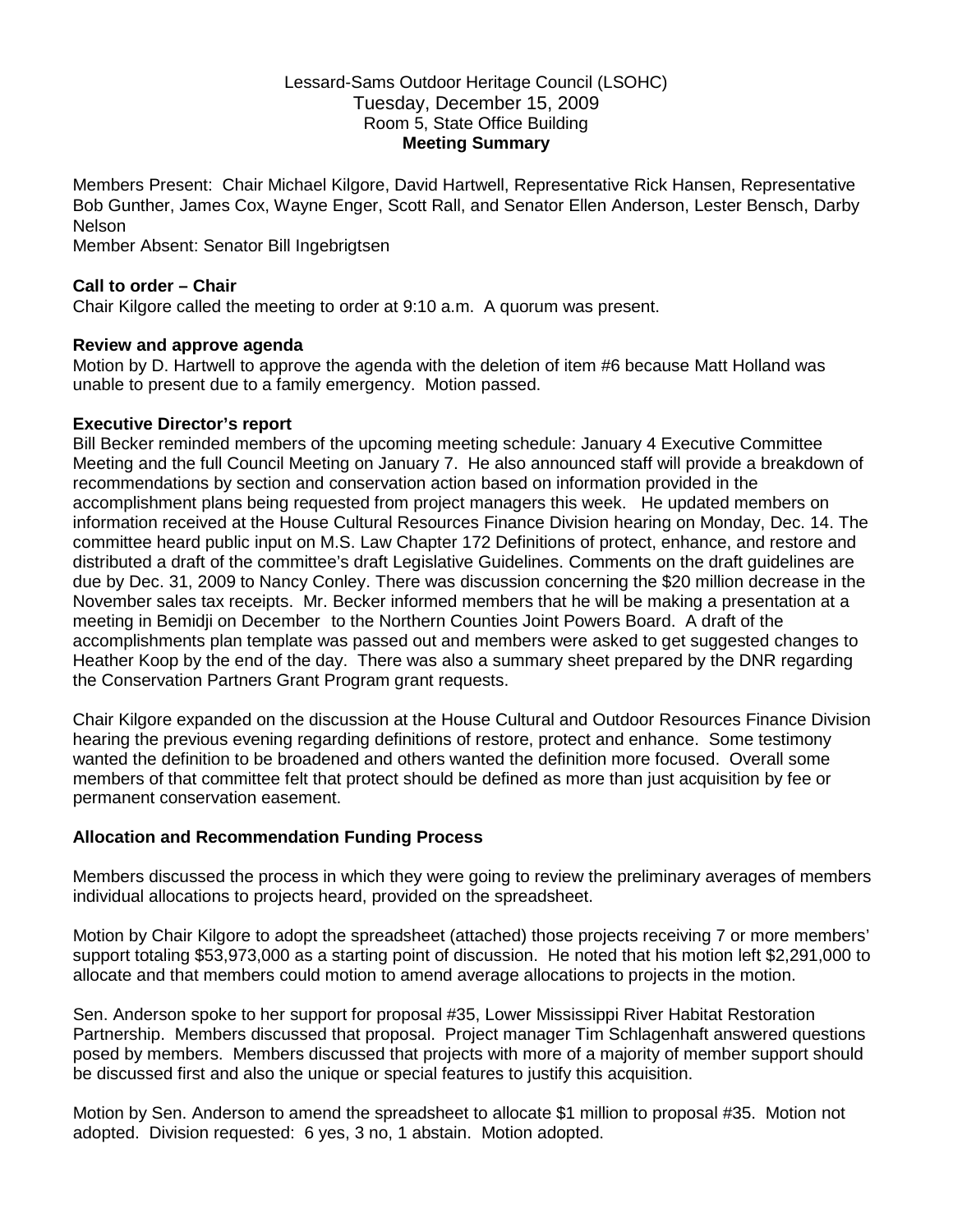Motion by W. Enger to amend the spreadsheet to allocate the remaining \$1,291,000 million to proposal #31, Accelerated Shallow Lakes and Wetlands, Enhancement, Restoration and Protection Partnership. Members discussed this proposal and asked questions of project managers Ray Norrgard and Jon Schneider. Motion adopted. Division requested: 7 yes, 4 no. Motion adopted.

Members discussed proposal # 36, Conservation Partners Legacy Grant Program. Members discussed the administrative costs, the possibility of National Wildlife Federation administering the program as recommended in FY2010, the possibility of requiring a match for grantees receiving money under this program, and the privacy laws that have made it difficult for members to obtain information regarding who will be recipients of the grants.

Motion by R. Bronson to reduce the allocation of proposal # 36 to \$4 million for grants and \$160,000 for administrative costs. Members asked questions of Leslie Tannahill, DNR Conservation Partners Grants manager.

A friendly amendment was offered by S. Rall to amend Bronson's motion to retain the funding at \$4.386 million but to cap the administrative fee to 4%. Mr. Bronson accepted the amendment. Motion adopted.

Rep. Hansen asked members to consider limiting the administrative costs of other proposals to 4%.

Motion by D Hartwell to require a 4 to 1 hard match for grantees receiving money from the Conservation Partners Legacy Program (#36). Members discussed the ratio of this match. A friendly amendment was offered by S. Rall to require a 10% hard match instead as it would be difficult for smaller clubs to come up with a 4 to1 hard match. Amendment to the motion accepted by D. Hartwell. Motion passed.

R. Bronson asked question of Kevin Lines, BWSR, about proposal # 5, RIM Wetlands Reserve Program Leveraging Project. Mr. Lines explained the rating process and the leverage of the federal match. Mr. Bronson asked Chair Kilgore to include in the bill cover letter sent to legislative leadership that bonding dollars be considered for this important project. Members agreed this was important to include.

Motion by D. Hartwell that dollars not be used for the seed nursery propagation facility for proposal # 9, The Green Corridor Legacy Program. Motion adopted.

Motion by S. Rall to remove roadside restoration from funding for proposal #34, Accelerated Prairie Grassland Restoration and Enhancement Program on DNR Lands. Motion adopted.

Motion by D. Hartwell that proposal #7, Washington County St. Croix River Land Protection be subject to a 2 local dollars to 1 state dollar match. Members heard testimony from Al Singer, Dakota County and Jane Harper, Washington County. Mr. Hartwell amended his motion for a 1 to 1 match for proposal # 7 and #23. Motion adopted.

Rep. Hansen asked members to consider matches on other proposals. Several project managers were called to the table to testify on how a 1 to 1 match would impact their program.

Motion by D. Hartwell to exclude funding for dock/pier installation for proposal #23, Riparian and Lakeshore Protection Restoration and Access in Dakota County. Motion adopted.

Motion by Chair Kilgore for the priority to fund acquisition to access to the three landlocked parcels in proposal #22 Protect (Acquire) Key Industrial Forest Land Tracts in Central Minnesota. Motion adopted.

Motion by Rep. Hansen to require a 20% hard or soft match from the Potlach Corporation for proposal #22. Members discussed the match requirement for all proposals. Motion not adopted. Members continued discussion on match requirements of various proposals.